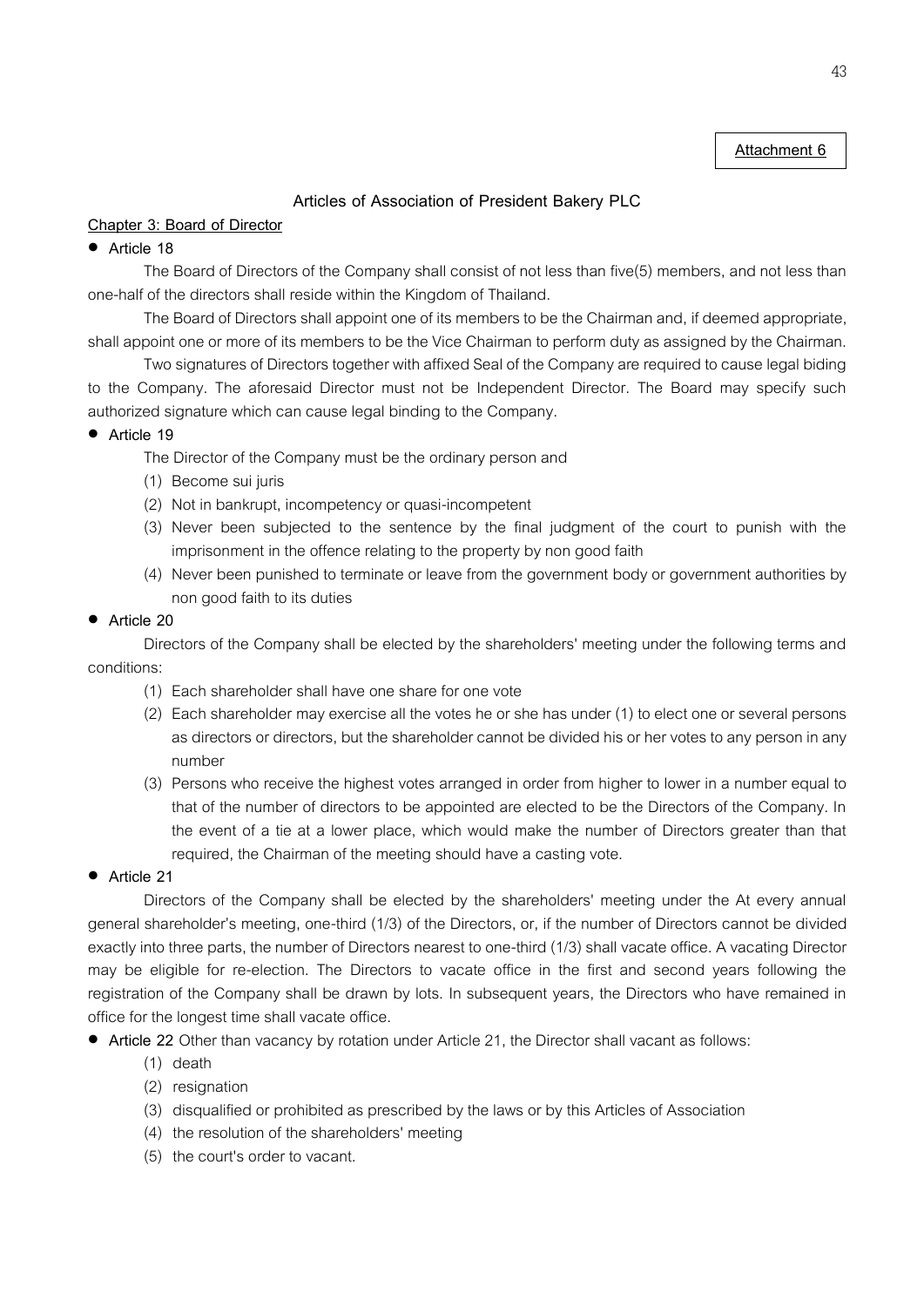### **Article 23**

The Director who wishes to resign shall send resignation letter to the Company. The resignation will be effective from the date of such letter reached the Company. The resigning Director under the first paragraph may inform his/her resignation to the legitimate registrar as prescribed by Public Company Act

#### **Article 24**

In case of Any vacancy among members of the Board of Directors occurring otherwise than by rotation, the Board of Directors may elect any person having qualifications and not prohibited as prescribed by the law to be the Director to fill the vacancy in the next meeting, unless the remaining term in office of vacating Director's is less than two months.

The person so appointed shall retain his/her office during such time equal to the remaining term of the vacating Director.

The resolution of the Board of Directors under the first paragraph shall be supported by a vote of not less than three-fourths(3/4) of the number of remaining Directors.

### **Article 25**

The shareholders' meeting may pass a resolution to remove any Director from office prior to retirement by rotation, by a vote of not less than three-fourths (3/4) of the number of shareholders attending the meeting and having the right to vote and the shares held by them shall, in aggregate, be not less than one half of the number of shares held by the shareholders attending the meeting and having the right to vote.

#### **Article 26**

In case the number of Directors is reduced to less than a quorum, the remaining Directors may continue to perform their duties, on behalf of the Board of Directors, only if to convene a meeting of shareholders to elect new directors to fill the vacancies.

The meeting under the first paragraph shall be held within one month from the date on which the number of directors is reduced to less than a quorum. The elected person shall retain his/her office during such time equal to the remaining term of the vacating Director.

#### **Article 27**

The board of Directors' meeting shall consist of one-half of total of Directors present at the meeting to constitute the quorum. If at any time the Chairman is absent or is unable to perform the duty and there is Vice Chairman, the Vice Chairman shall act as Chairman of the meeting. If there is no Vice Chairman or is unable to perform the duty, the meeting shall elect one of the Directors presented at the meeting to act as Chairman of the meeting.

The resolutions of the Board of Directors' meeting shall be passed by the affirmative vote of a majority of the Directors.

One director shall have one vote but any Director who has the interest in any matter shall have no right to vote for such matter. In case of a tie vote, the Chairman has a casting vote.

## **Article 28**

To call for the Board of Directors' Meetings, the Chairman or person designated by the Chairman shall send a notice to summon the meeting to the Directors not less than seven(7) days prior to the meeting date. However, in the case that there arises the necessity and urgency to safeguard the rights and interest of the Company, a meeting may be convened by other means and the date of the meeting may be scheduled sooner.

The meeting place according to the first paragraph shall be the room located at the Head Office or Branch or any other places as determined by the Board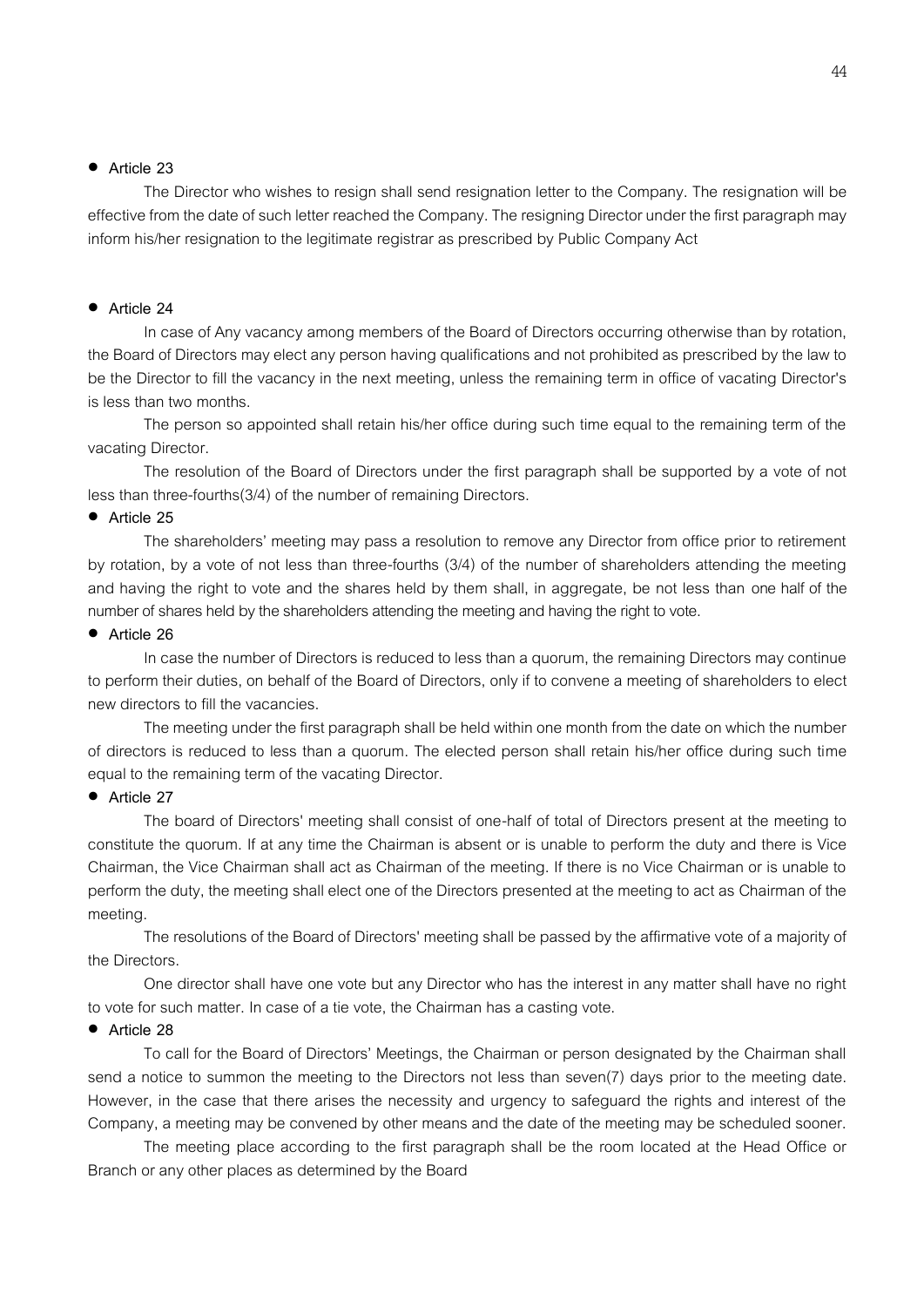### **Article 29**

The Board of Directors shall be responsible to conduct business of the Company in accordance with the objectives, Articles of Association and resolutions of the shareholders' meeting. The Board of Directors may appoint one or more Directors as the Executive Directors to handle one or more specific assignments or may empower one or more Directors or other person to conduct Company's business on behalf of the Board

#### **Article 30**

No Director shall carry on any business of the same nature as or in competition with that of the Company, nor shall be a partner in any ordinary partnership, or an unlimited partner in any limited partnership, or a director of private company or another company carrying on business of the same nature and competitive to the business of the Company, whether for its own benefit or others, unless he has informed to the shareholders' meeting prior to being elected.

#### **Article 31**

The Director shall inform the Company immediately when occurring following events,

- (1) Holding direct or indirect stake from any contracts which the Company has entered during the fiscal year. The related Director must report terms, condition, counterparty's name, and any stake which may arise from such contract
- (2) Holding common share or debenture of the Company and Subsidiaries. The related Director must report any increase or decrease in the number of share which change during thefiscal year(if any)

#### **Article 32**

The Directors shall be eligible to receive remuneration from the Company in the form of reward, meeting allowances, gratuity, bonus, or other fringe benefit in accordance with the regulations of the Company, or with the consideration of the Shareholders' Meeting which may specifically determine the amount or determine the rules either from time to time or to be in full force and effect until further revision. The aforementioned remuneration shall not prejudice the rights of the Director to receive his/her own remuneration or welfare as an ordinary officer or employee of the Company.

### **Chapter 4: Shareholders' Meeting**

#### **Article 33**

The Board of Directors shall summon a shareholder meeting as an annual general meeting of shareholders within four (4) months as from the last day of the fiscal year of the Company.

The shareholder meetings other than the said meeting shall be called extraordinary meetings.

The Board of Directors may summon an extraordinary meeting of shareholders any time as it deems appropriate.

One or more shareholders holding the aggregate number of shares of not less than ten (10) percent of the total number of shares sold may subscribe their names in a written request directing the Board of Directors to summon an extraordinary meeting at any time but the reasons for summoning such meeting must be clearly stated in such a request. In this event, the Board of Directors must summon a shareholder meeting within forty-five (45) days as from the date of receipt of the request from the shareholders.

In case the Board of Directors fails to arrange for the meeting within such period under paragraph four, the shareholders who have subscribed their names or other shareholders holding the required aggregate number of shares may themselves call the meeting within forty-five (45) days as from the date of expiration of the period under paragraph four, In such case, the meeting is deemed to be Shareholders' meeting called by the Board of Directors and the Company shall be responsible for necessary expenses as may be incurred in the course of convening such meeting and the Company shall reasonably provide facilitation.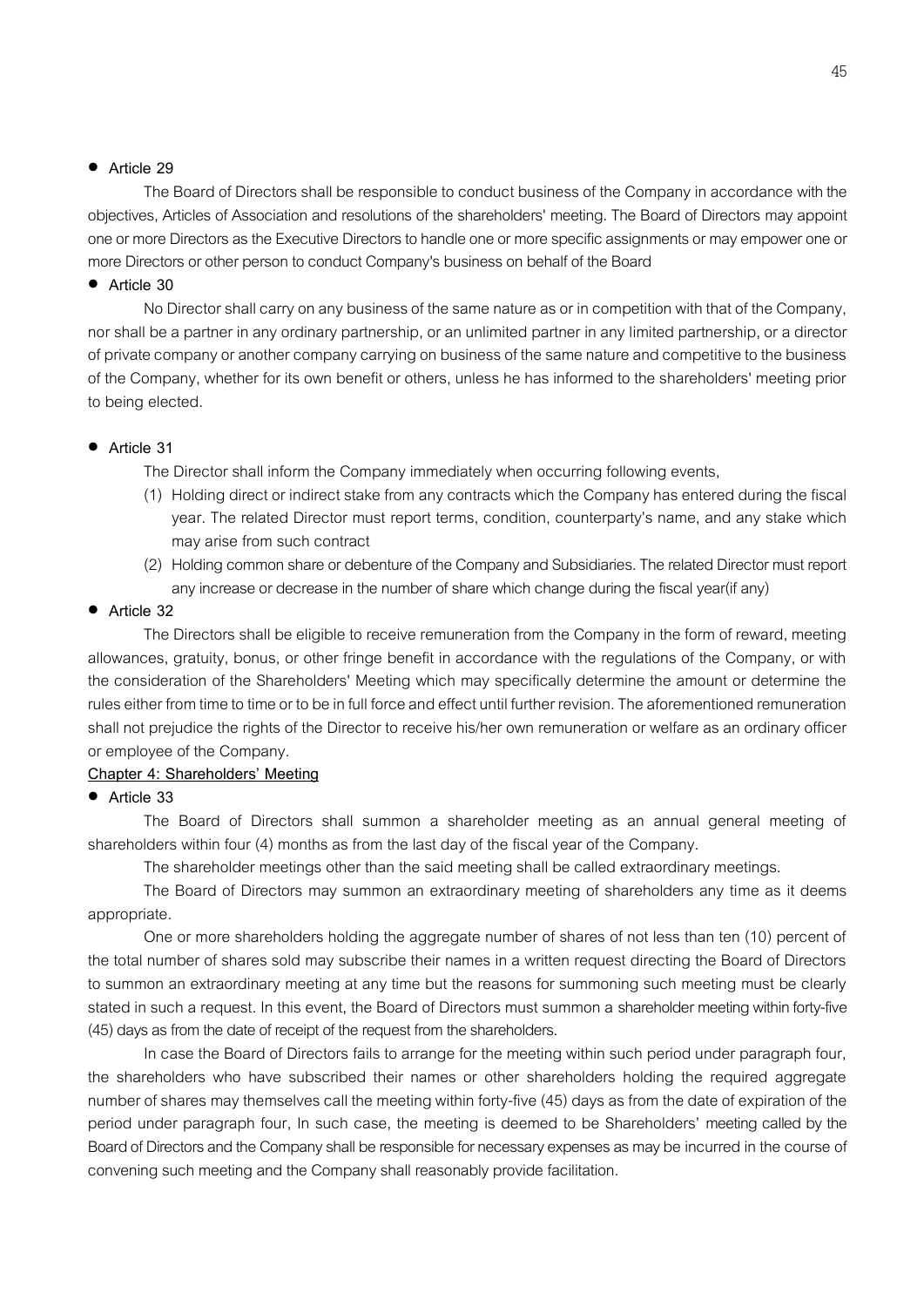In the case where, at the meeting called by the shareholders under paragraph five, the number of the shareholders presented does not constitute quorum as specified in Article 36 and Article 37,the shareholders under paragraph five shall jointly compensate the Company for the expenses incurred in arrangements for holding that meeting.

# **Article 34**

To call for the Shareholders' Meeting, the Board of Directors shall prepare a written notice specifying the place, date, time, agenda of the meeting and the matters to be proposed to the meeting in appropriate detail by clearly indicating whether it is a matter proposed for acknowledgement or for consideration, as the case may be, including the opinion of the

Board of Directors on the said matters, and the said notice shall be distributed to the shareholders and

the registrar not less than seven (7) days prior to the meeting date. In addition, the said notice shall be published in the newspaper for not less than three (3) consecutive days and not less than three (3) days prior to the meeting date. The place of the meeting shall be in the province in which the head office of the Company is situated or at any other place as prescribed by the Board of Directors.

### **Article 35**

The Board of Directors shall send the supporting documents as required by the law to the shareholders together with the notice calling for such annual shareholders' meeting.

#### **Article 36**

At a general meeting of shareholders, not less than twenty-five shareholders or proxy-holders (if any) or not less than half of the total number of shareholders shall be present holding not less than one-thirds of the total number of the Company's shares to constitute the quorum, unless otherwise specified under the law.

## **Article 37**

In case that no quorum as prescribed by Article 36 is formed after one hour has lapsed, if it is an meeting summoned upon the request of shareholders, it shall be dissolved; but if it is an meeting not summoned upon the request of shareholders, another meeting shall be summoned. Notices of such a new meeting shall be sent to the shareholders at least seven (7) days in advance and the quorum for the next meeting is not required.

#### **Article 38**

The Chairman of the Board of Directors shall act as the Chairman of shareholders' meeting. In the case that he is absent or is unable to perform the duty and if there is the Vice-Chairman, the Vice-Chairman shall act as the Chairman. If there is no Vice Chairman or he is unable to perform duty, the meeting shall elect one representative to act as the Chairman of the meeting.

#### **Article 39**

The Chairman of Shareholders' Meeting is responsible to control the meeting according to the Articles of Association of the Company. The meeting shall proceed according to the agendas respectively as specified in the notice unless the shareholders' meeting resolved to change the agenda by the affirmative votes of the shareholders holding not less than two-thirds (2/3) of the shareholders attending the meeting.

After all agendas specified under the first paragraph have been considered, shareholders holding not less than one-third (1/3) of the total number of distributed shares may request the meeting to consider other matters not specified in such notice.

If the meeting is unable to consider all agenda as prescribed in the first paragraph or unable to finish consideration as requested in the second paragraph as the case may be and the meeting is necessary to be postponed, the Shareholders' Meeting shall determine the place, date, and time for next meeting. The Board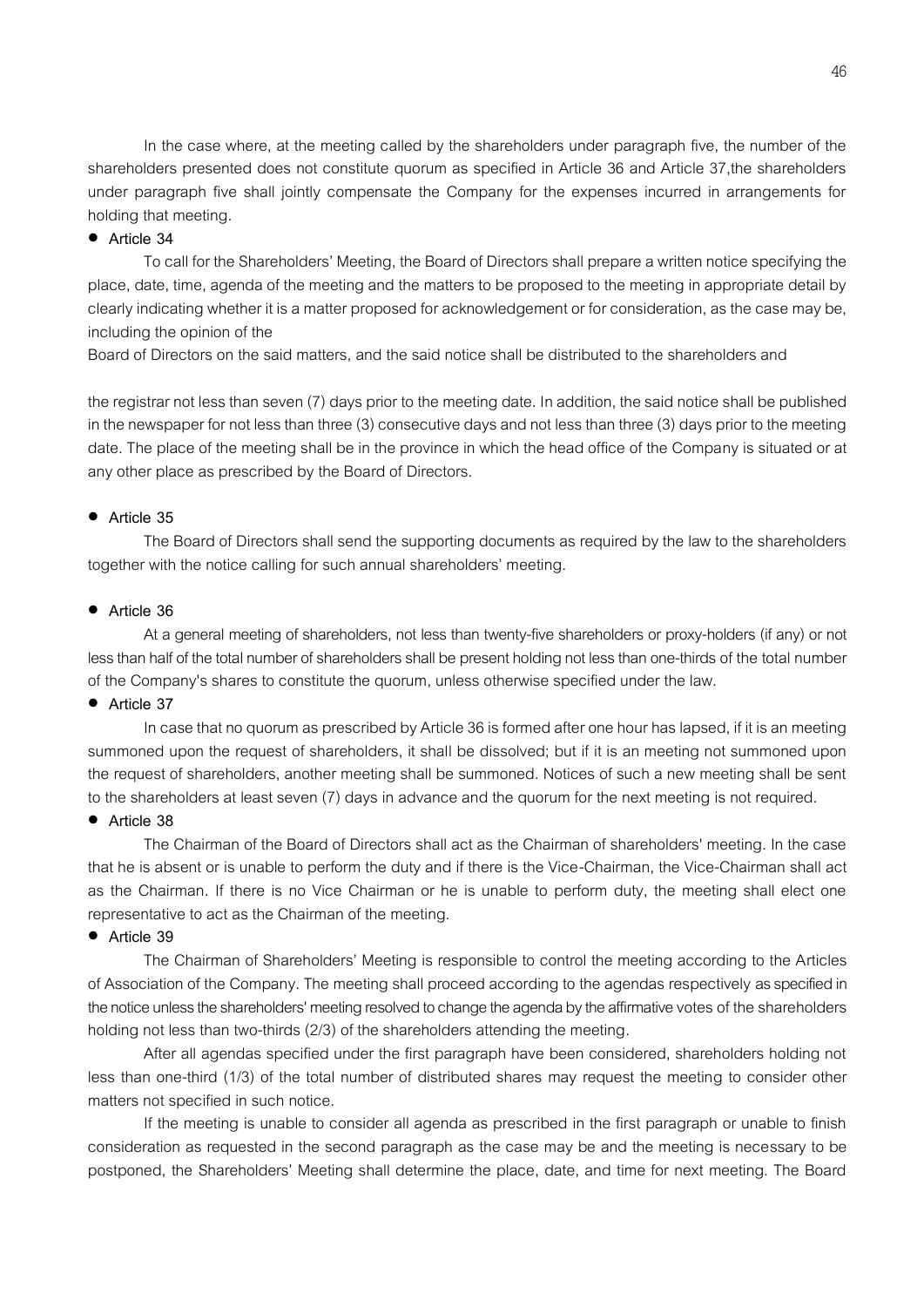shall send the written notice specifying the place, date, time, and agenda to the shareholders not less than seven (7) days prior to the meeting date. In addition, the said notice shall be published in the newspaper for not less than three (3) consecutive days and not less than three (3) days prior to the meeting date.

## **Article 40**

All shareholder are eligible to attend the Shareholders' Meeting no matter such meeting is hold at when or for any type of shareholder.

## **Article 41**

The shareholder may appoint in writing any person as his proxy-holder to attend and vote on his behalf at such meeting. The proxy-holder shall submit the proxy form to the Chairman of the Board of Directors or the person designated by the Chairman of the Board of Directors at the meeting place before the proxy-holder attends the meeting. The proxy form must be in the form as determined by the legitimate Registrar in compliance with the Public Company Act.

## **Article 42**

The shareholder who has a special interest in any matters shall not be entitled to vote, except for the voting on the election of Directors.In case of a tie vote, the Chairman shall has a casting vote.

## **Article 43**

In casting votes in the Shareholders' Meeting, each shareholder shall be entitled to one (1) vote per one (1) share. The resolution of the Shareholders' Meeting shall require:

- (1) In an ordinary event, the majority votes of the shareholders who attend the meeting and cast their votes. In case of a tie vote, the Chairman of the meeting shall have a casting vote.
- (2) In the following events, a vote of not less than three-fourths (3/4) of the total number of votes of shareholders who attend the meeting and have the right to vote:
	- a) the sale or transfer of the whole or the substantial part of the Company's business to any other person
	- b) the purchase or acceptance of transfer of the business of other companies or other private companies by the Company
	- c) the making, amending or terminating of any agreement with respect to the granting of a lease of the whole or substantial parts of the Company's business, the assignment of the management of the business of the Company to any person, or the amalgamation of the business with other persons for the purpose of profit and loss sharing
	- d) the amendment of the Memorandum of Associations or Articles of Association of the Company
	- e) the increasing or reducing the Company's capital
	- f) the amalgamation of business of the Company with other companies or the dissolution of the Company

# **Article 44**

The agenda to be considered in the General Meeting of Shareholders should be as follows:

- (1) to consider report of the Board of Directors concerning the Company's business in the pastyear period
- (2) to consider and approve the balance sheet, the statement of profit and loss for the past year period
- (3) to consider and approve of profit allocation
- (4) to consider and elect new directors in place of those who retire by rotation
- (5) to consider and appoint auditor and determine the remuneration of the auditor.
- (6) other business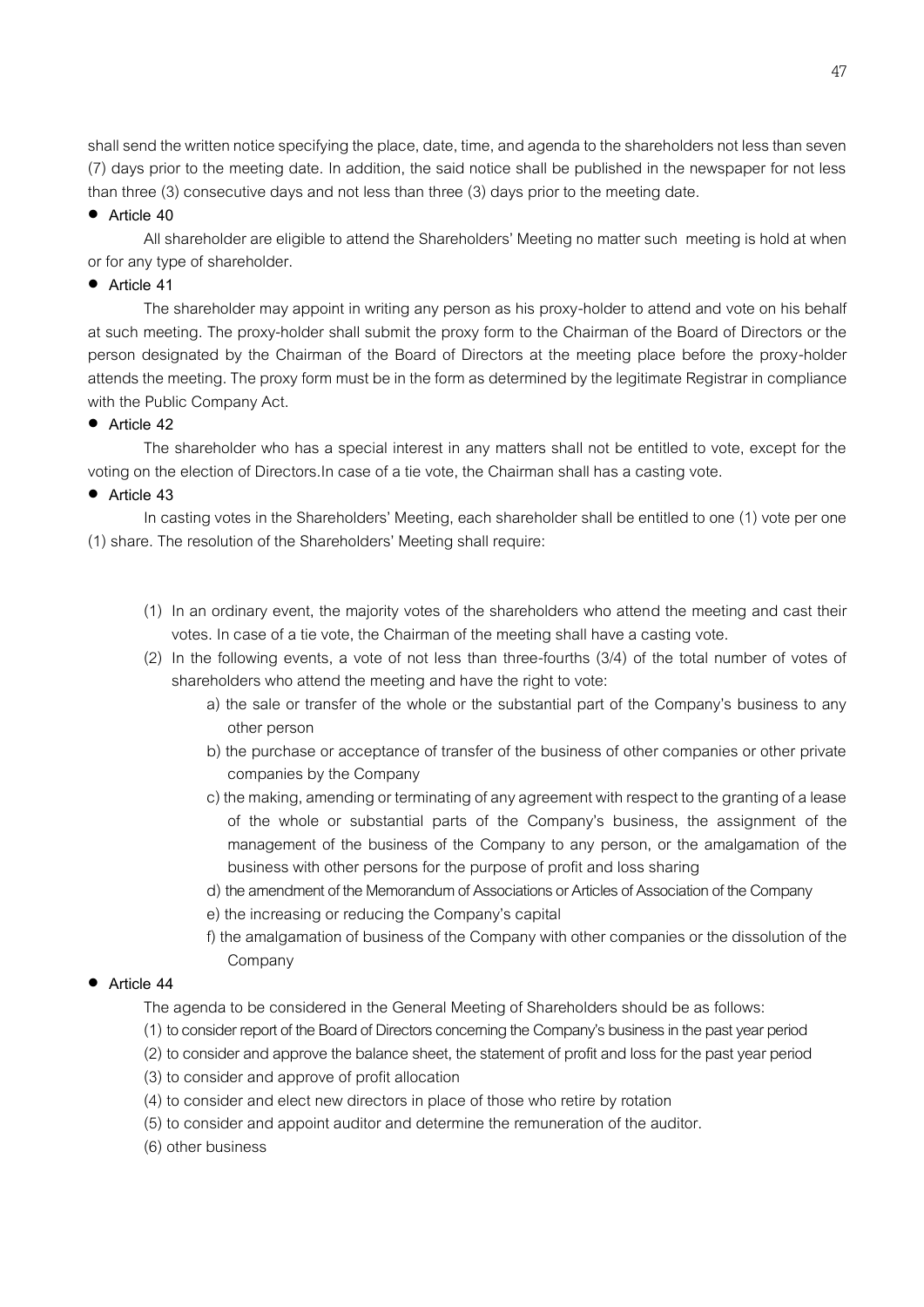## **Chapter 5: Accounting, Finance and Auditing**

## **Article 45**

The fiscal year of the Company shall commence on the 1st day of January and end on the 31st day of December of every year

# **Article 46**

The Company shall cause account to be made and kept together with the examination under the laws concerned. The Board shall make the balance sheets and profit and loss accounts at least once in 12 month which is equivalent to the fiscal year of the Company

## **Article 47**

The Board of Directors shall prepare the balance sheet and the statement of profit and loss as of the last day of the fiscal year of the Company for submission to the annual ordinary general meeting of shareholders for consideration and approval, and the Board of Directors shall have the balance sheet and the statement of profit and loss examined by the auditor prior to submission to the shareholders' meeting

## **Article 48**

The Board of Directors shall provide certified copies of balance sheets and profit and loss accounts together with report of the auditor and the Annual Report to be sent to the shareholders together with the notice of the Annual General Shareholders' Meeting

## **Article 49**

The auditor of the Company must not be the Director, staff, employee or person who retain position in the Company

## **Article 50**

The auditor of the Company shall be appointed every year by the Annual General Shareholders' Meeting. The retiring auditor may be re-elected.

# **Article 51**

The remuneration to the auditor of the Company shall be determined by the Annual General Shareholders' Meeting

# **Article 52**

The Board of Director shall call for an extraordinary shareholders' meeting to appoint new auditor to replace the vacating auditor.

### **Article 53**

The auditor of the Company shall be able to access the books, accounts and documents relating to income, expense including assets or liabilities of the Company during the office hour of the Company, and may enquire any director, officer, employee or person under any position of the Company and the representative of the Company for the purpose of clarifying the facts or send information in relation to the business operation of the Company.

### **Article 54**

The auditor of the Company shall attend every shareholder's meeting in which the balance sheet, profit and loss account and problem relating to the account of the Company are considered in order to clarify the audit to the shareholders. The Company shall send to the auditor report and document of the Company which the shareholders may receive in the shareholders' meeting.

### **Article 55**

No dividend shall be paid otherwise than out of profits. If the Company has incurred losses, no dividend may be paid.